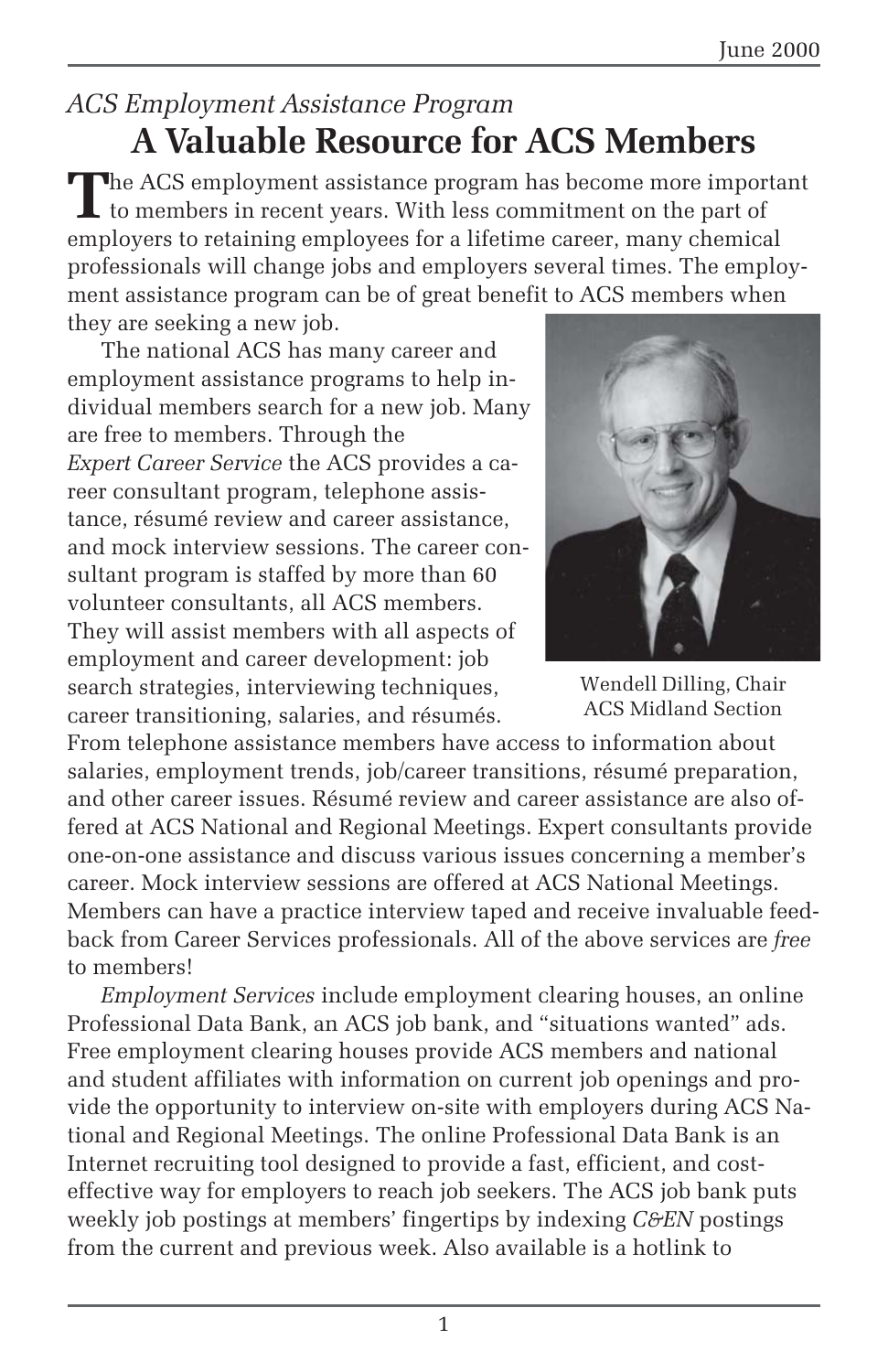CareerPath, which allows members to search nearly 50 metropolitan area newspapers for available positions in chemistry. "Situations wanted" ads allow members and national and student affiliates who are unemployed or who have been given 60 days notice of termination to place free advertisements in *C&EN*. This opportunity also applies to student members and affiliates who have not found employment two months prior to graduation. Retired members who are seeking part-time employment and have applied for retired status with ACS can place ads at no cost. What a great bargain for persons holding ACS membership!

*Workshops and presentations* include "Managing an Effective Job Search" (provided by the Midland Section in 1998), "Recruiters Panel," and "Employment Outlook, Security, and Marketability." *Workforce analysis publications* (some free) include "Annual Salary Survey," "Department of Career Services Bulletin," "Starting Salary Survey," "Current Trends," and "Women Chemists." *Videos* include "Career Transitions: Catalyst for Change," "Formula for Success: Turning Job Leads into Gold," "Developing the Right Picture: Résumé Preparation," "The Essence of a Winning Interview," and "Your Career in Chemistry: Measuring Your Skills, Weighing Your Options." *Other publications* include "Professional Employment Guidelines," "Academic Professional Guidelines," "Teaching Chemistry to Students with Disabilities," "Working Chemists with Disabilities: Expanding Opportunities in Science," "What a (BS, MS, PhD) Chemist Should Consider Before Accepting an (Industrial, Government, Academic) Position," "Career Transitions for Chemists," "Careers for Chemists," "Targeting the Job Market," "The Interview Handbook," "Tips on Résumé Preparation," "The Chemist's Code of Conduct," "Coping with Job Loss," "Resources for Career Management," and "Employment Guide for Foreign-Born Chemists in the United States."

The Midland Section has increased its career and employment assistance under the capable leadership of Don Miller and Sarah Snow. Our local program provides members with the following: (1) a list of companies employing chemical and related professionals in the five-county Section area, (2) networking with other local sections and universities, (3) employment workshops at ACS events, and (4) a collection of employment aids, brochures, and videos (some of those listed above) at the Grace A. Dow Memorial Library.

For more information on these programs see the National ACS and Midland Section web sites at http://www.acs.org/careers and http:// membership.acs.org/M/Midl/MemServ.htm, respectively. Be sure to take advantage of this aspect of ACS membership when planning a career or job change.

Wendell L. Dilling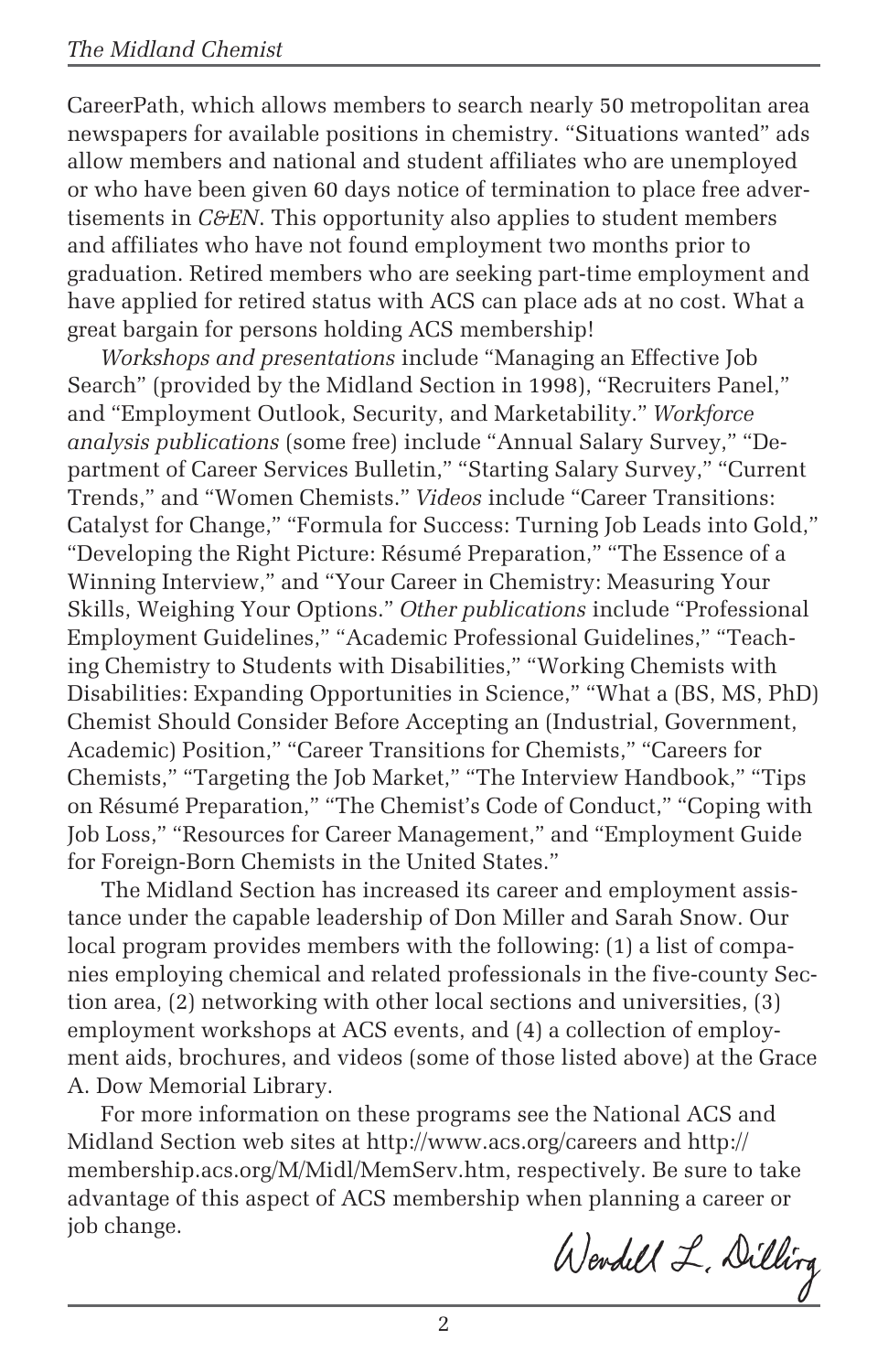# **Spring Recognition Dinner Honors Members, Students, and Educators**

### *By Chitra Subramaniam*

 $\mathbf{F}^{ood, \textit{fireworks}},$  and *fun*! These three words marked the annual Recognition Dinner of the Midland Section of the American Chemical Society held at The Dow Chemical Company on April 19, 2000. This event is organized by the Midland Section every year, and awards are presented for outstanding achievement in various aspects of the chemical sciences. The evening began with a splendid dinner. This was followed by a presentation by Jim Malek on pyrotechnics. Jim Malek is a technical information specialist with Dow Corning Corporation. He is also an expert on the art, craft, and science of pyrotechnics and is an active member of several

leading organizations related to that science.

Jim's presentation was truly educational, covering a wide range of topics including the classification of fireworks, the different types of shells used in display fireworks, the chemistry and physics involved in the process of firing a shell, as well as regulations and safety. He informed the audience of the stringent "*Safe and Sane*" law in the state of Michigan. This law restricts the use of fireworks to sparklers, fountains, cones, and a few novelty items, and essentially excludes anything that "moves, explodes, or goes more than 10 ft in the air." Yet, it is possible to legally enjoy the fireworks in spite of the limited number of fireworks that are permitted by law. Jim also assured the audience that fireworks are not dangerous if proper care is taken to avoid injuries. He concluded his presentation with splendid photographs of fireworks shows



*Dr. Bob Howell (right), Midland Section Councilor, presented the award for Outstanding Achievement and Promotion of Chemical Sciences to David E. Henton (left) of The Dow Chemical Company.*

in his backyard, confirming that it is possible to make a show out of what we are allowed to work with in Michigan. More information on pyrotechnics can be obtained from the Internet at many sites including these: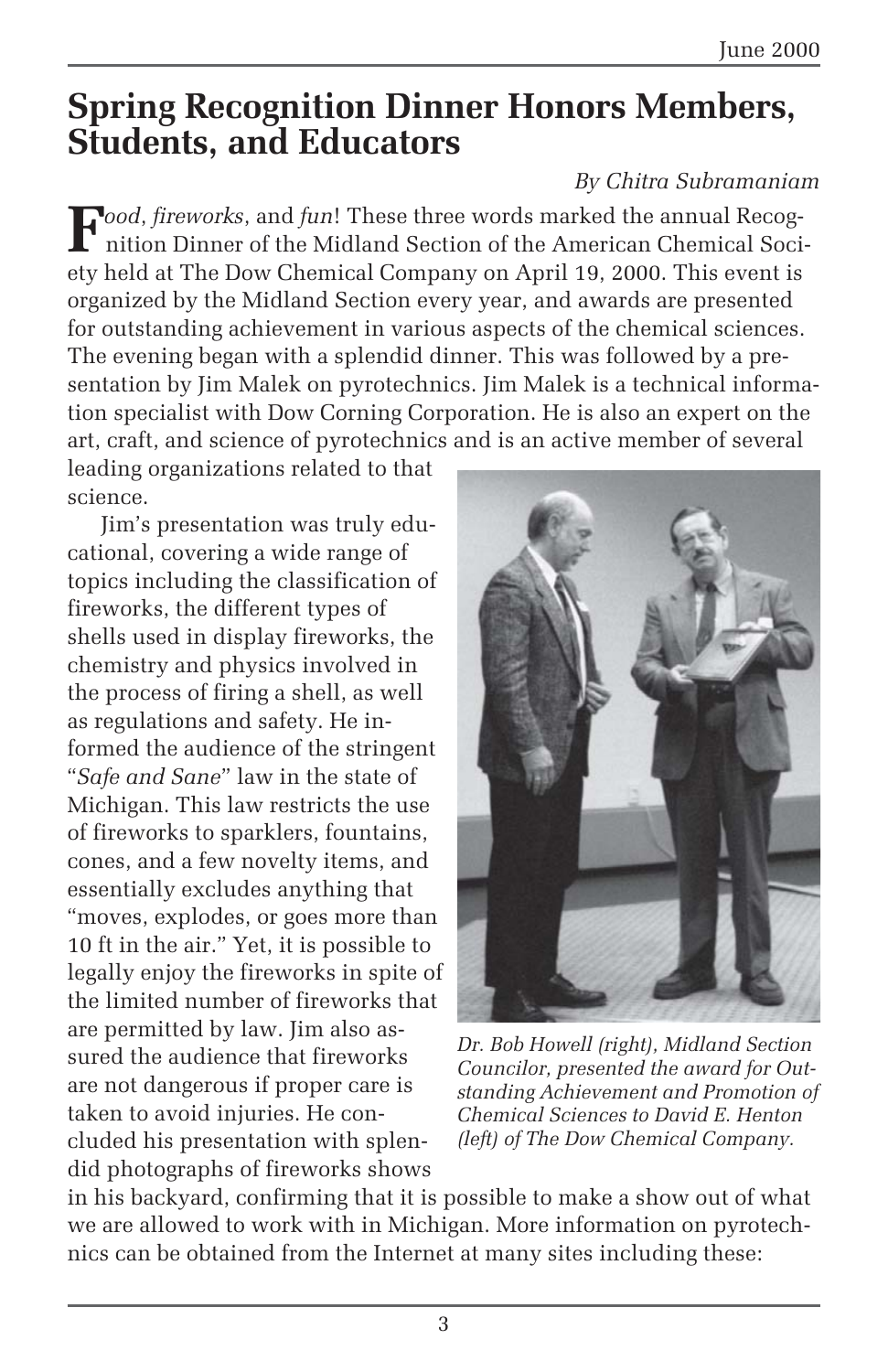- http:\\sd.znet.com\~rjweaver\book.html
- http:\\tad1.cit.cornell.edu\tom\pyro\MyPyro.html
- http:\\ai.chem.ohiou.edu\~tip\pyro.html
- http:\\www.fireworksafety.com\

Jim's talk was followed by the awards presentation. The first award of the

evening was presented to David E. Henton of The Dow Chemical Company for his long and outstanding career in science that has been marked with awards, publications, and patents. Dave's career was featured in *The Midland Chemist*, Vol. 36, No. 8,



*Wendell Dilling (far right), chair of the Midland ACS, with 50 year members James Leddy, Gerald Clark, and Lawrence Brown (left to right).*

December 1999. The Society also recognized members who have been with the ACS for 50 years. These members include Lawrence H. Brown, Billy E. Burgert, Gerald A. Clark, Robert A. Delap, D. Dick DeLine, Henry J. Dishburger, Howard L. Garrett, Gust J. Kookootsedes, James J. Leddy, Robert L. Miller, Wallace U. Seiler, Owen L. Stafford, and Alan H. Stark. Members who were present to receive the awards included Lawrence Brown, Gerald Clark, and James Leddy. The careers of these long-time members will be featured in a future issue of *The Midland Chemist*.

Next, awards were presented to the younger talent in the local area. The first awards were presented to Arrak Bhattacharryya, Bethany Clark, Melissa Crevia, Christopher Cunningham, Yaseen Elkasabi, Joe Fairchild, Sean Hilty, and Steven Sandoval from the different local high schools. These students have excelled in the Chemistry Olympiad and are competing for an opportunity to go to Copenhagen for the International Olympiad contest. More details on the local competition are given in this issue of *The Midland Chemist*.

Outstanding high school chemistry students, as nominated by their teachers, were also honored at the event. The students recognized were Alexandra Bartlett, Heather Marie Beebe, Robert Butts, Russell D. Flewelling III, Lisa Guenther, Daniel Jensen, Rebecca Jurrens, Duncan Kochhar-Lindgren, Christopher Kubin, Duston Miller, Christopher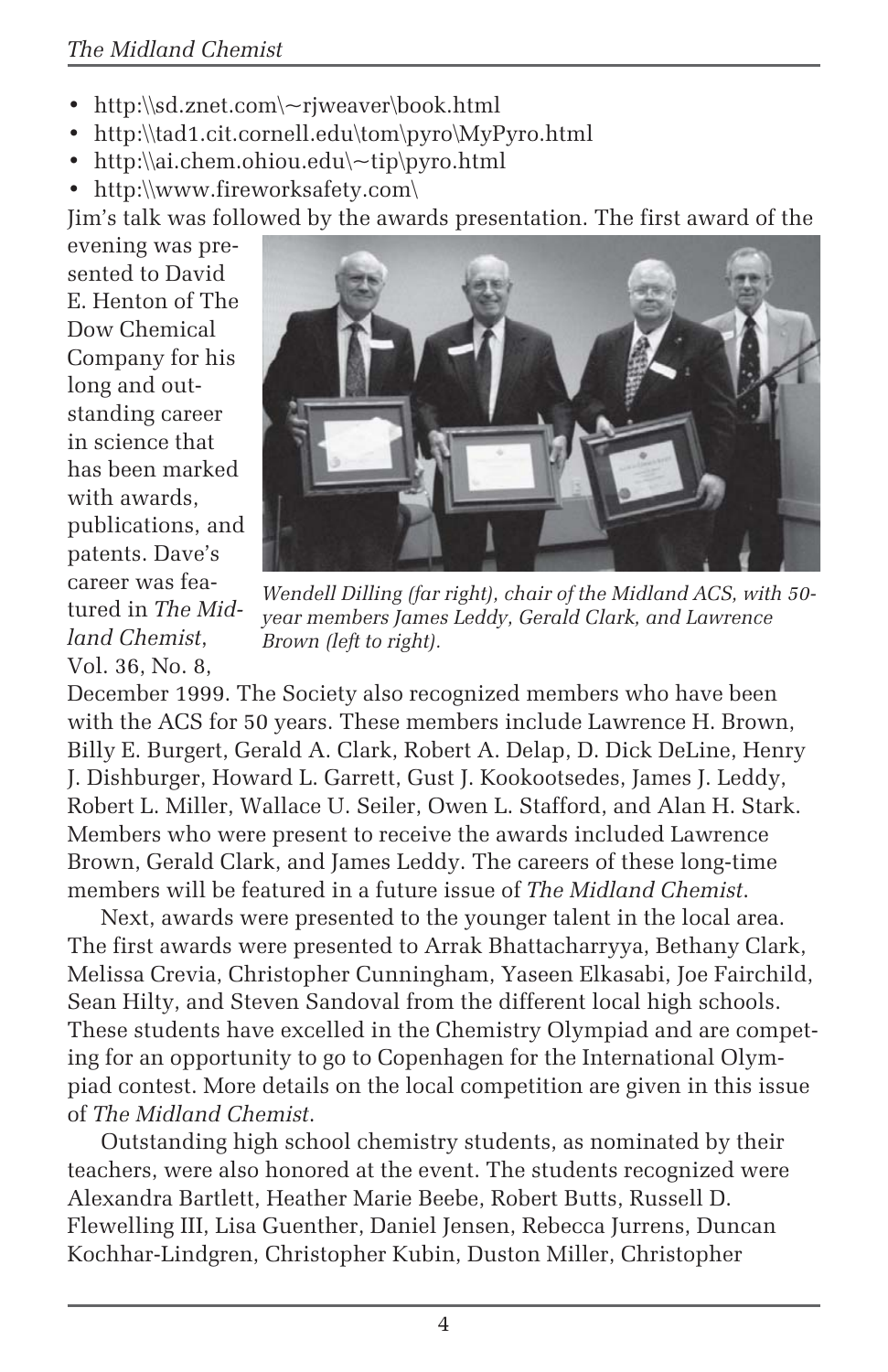Rentsch, Jared Andrew Stasik, and Amanda Wade. Some of these students and their families had come from neighboring areas including Shepherd, Frankenmuth, and Mt. Pleasant.

Moving up the education ladder, outstanding college chemistry students from the local and neighboring colleges and universities were recognized. These students include Stacey E. Beyer, Deborah R. Rothe, Joshua W.R. Nevels, Jason Stotter, and Rick Edgar. Sara Shinavar was recognized as the Outstanding College Chemical Technology student.

This event also recognized the dedication and commitment of four teachers— Sue Burtch,



*Outstanding High School Chemistry Students—Alexandra Bartlett (Shepherd High), Heather Marie Beebe (Carrollton High), Robert Butts (Midland High), Russell D. Flewelling III (Hemlock High), Daniel Jensen (Clare High), Rebecca Jurrens (Arthur Hill High), Duncan Kochhar-Lindgren (Mt. Pleasant High), Christopher Kubin (St. Louis High), Duston Miller (Merrill High), Christopher Rentsch (H.H.Dow High), Jared Andrew Stasik (Frankenmuth High), and Amanda Wade (Western High).*



*Outstanding College Chemistry Students—Stacey E. Beyer (Alma College), Deborah R. Rothe (Central Michigan University), Joshua W.R. Nevels (Delta College), Jason Stotter (Saginaw Valley State University), and Rick Edgar (Alma College)*

Robin Harshman-Rogers, Clare Jorgensen, and Vicki Richard—from Car-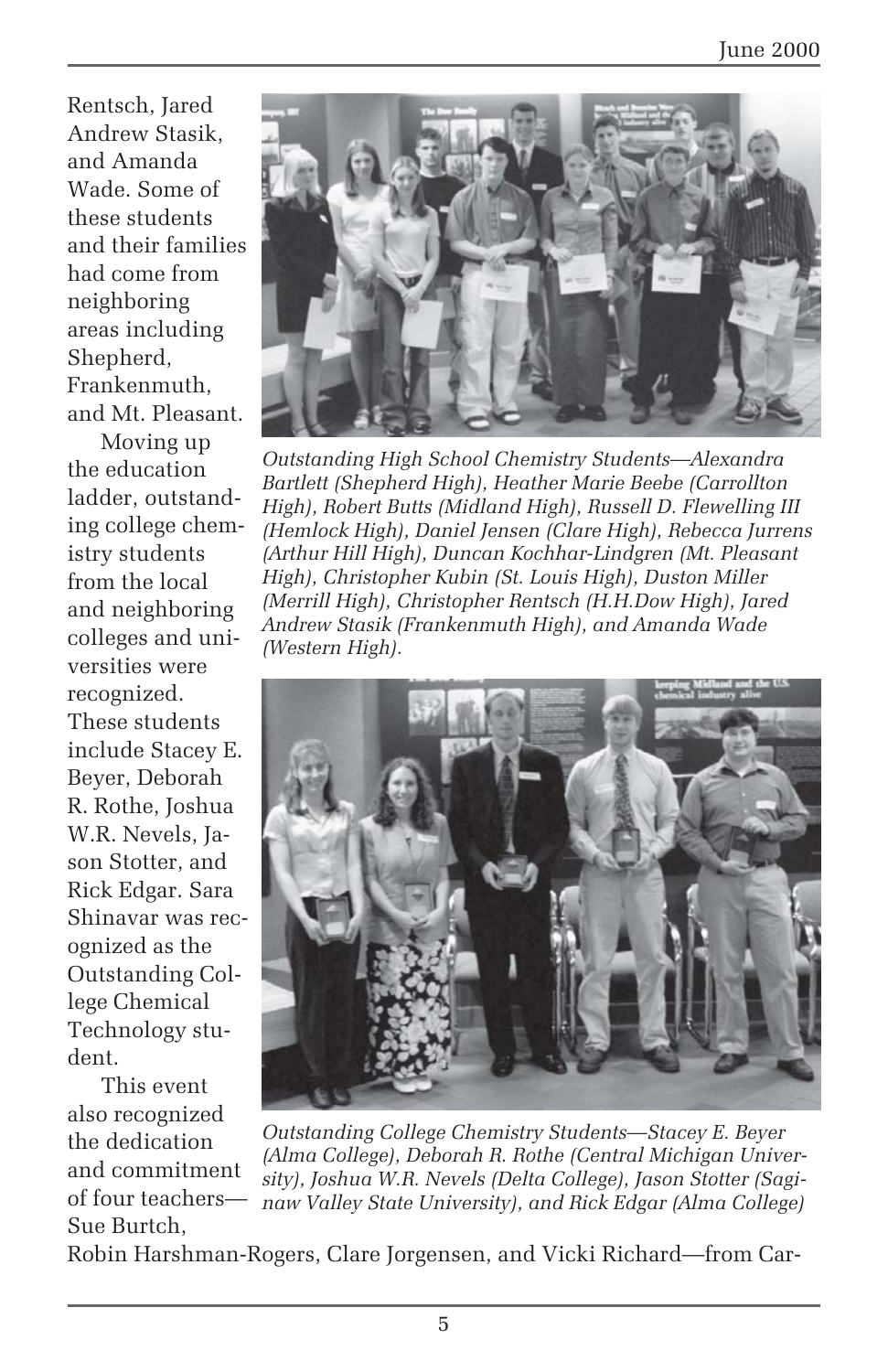

*Sara Shinavar (Delta College), winner of the Outstanding College Chemical Technology Student Award.*

penter Elementary School in Midland. This dynamic team created two new and innovative hands-on science programs for the third, fourth, and fifth graders in their school. The first program, called "Piecing It Together with Science," was in support of the math/science curriculum and enabled the teachers to identify the areas where students need help. The second program, called "Mystery Science Night," required the students to use scientific techniques such as fingerprinting, paper chromatography, electromagnets, etc., to identify the culprits in a crime. In addition to teaching the students that crime does not pay, these programs served to better prepare them for the Michigan Educational Assessment Program (MEAP).



*Sue Burtch, Robin Harshman-Rogers, Clare Jorgensen, and Vicki Richard (Carpenter Elementary School, Midland), winners of the Outstanding Achievement in Elementary Level Science Education.*

The teachers also organized a K-2 science night, where the students (from different grades) and parents spent time at hands-on learning centers making observations and collecting data. This was a "wonderful learning experience in a safe, nonthreatening environment" as described by Tom Lane, parent of a Carpenter

school child and the manager of global sponsored research at Dow Corn-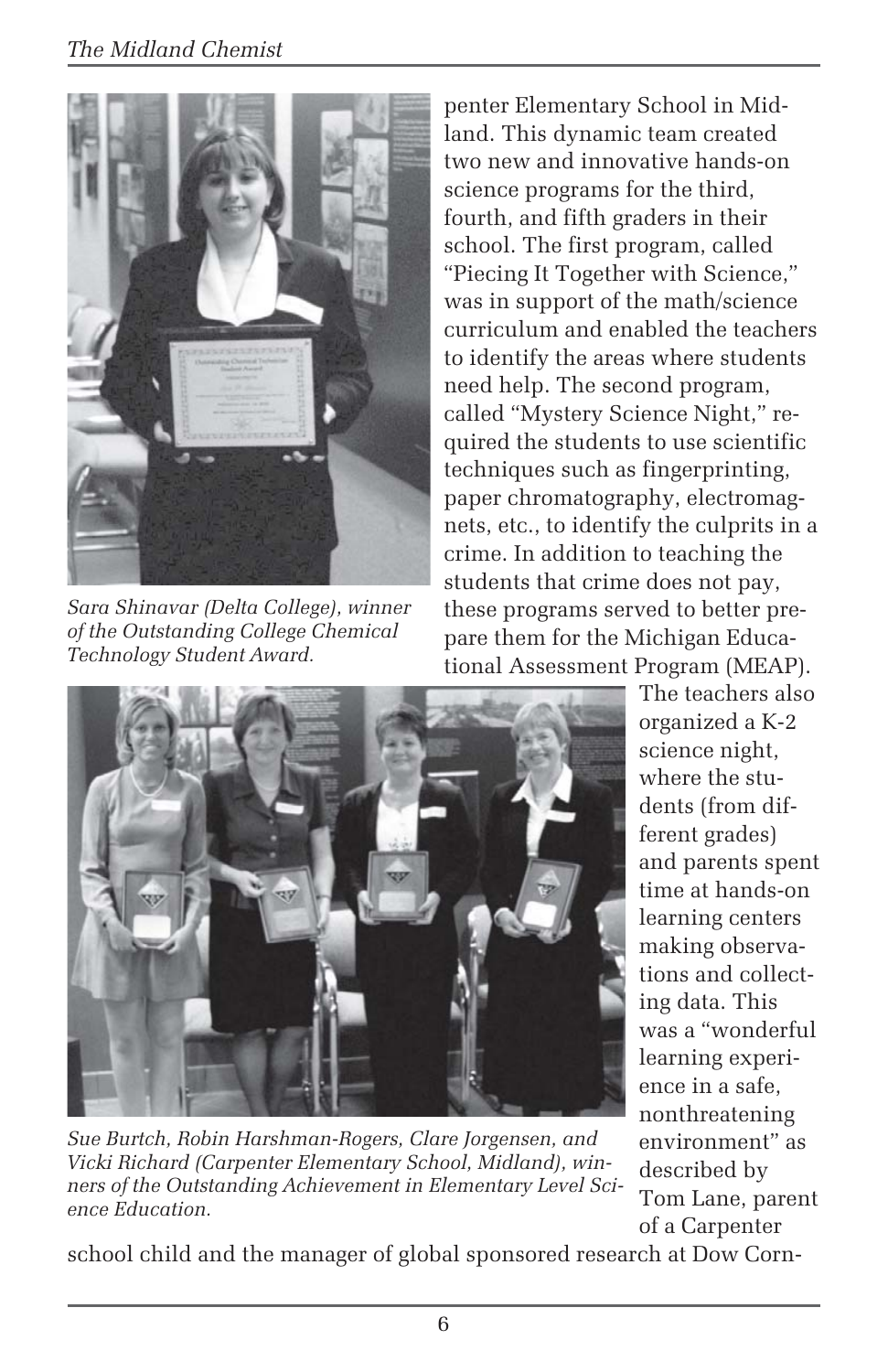

*Steve Kelly (St. Louis High School), winner of the Outstanding Achievement in High School Chemistry Teaching Award.*

ing Corporation.

Awards were also presented for outstanding achievements in teaching chemistry at different levels. The recipients were Steve Kelly of St. Louis High School and James Hutchison of Alma College. The final award for the evening was presented to the outstanding 2000 Science Education Volunteer, Karol Childs. Karol is the director of the Hall of Ideas and has been instrumental in raising interest in science in the Midland area.

(Photos for this story by Dick Van Effen)



*James Hutchison (Alma College), winner of the Outstanding Achievement in College Chemistry Teaching Award.*



*Wendell Dilling (chair of the Midland Section ACS) presented the 2000 Science Education Volunteer Award to Karol Childs (Midland Center for the Arts).*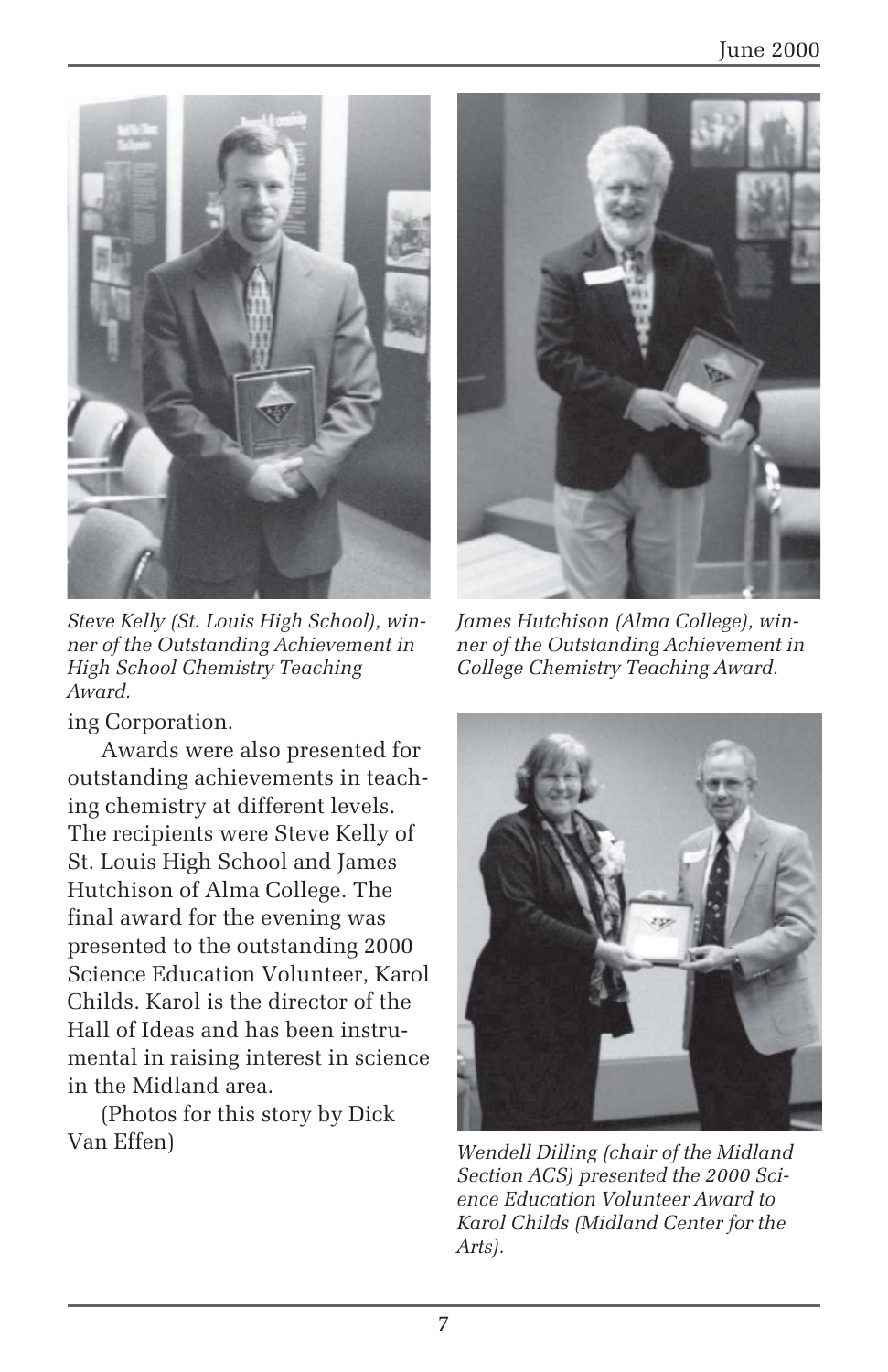# **Kids + Chemistry = Mystery Solved**

*By Pat and Peter Dreyfuss*

**K**ids turned into sleuths and Midland chemists became private detectives as they joined forces to solve the mystery of "The Unsigned Letter" recently. The event was part of National Science & Technology Week (NSTW), April 10 through April 14, 2000, at the Hall of Ideas of the Midland Center for the Arts (MCFTA). It marked the Midland Section's debut

of **Kids & Chemistry**, a program developed by the American Chemical Society to give scientists the resources and training necessary to share hands-on science with mainly middle school children ages 9 to 12. National ACS had trained 36 local scientists at a **Kids & Chemistry** workshop at the 1997 Central Regional Meeting in Midland, but until now the local section had not implemented the program.

NSTW brings children from all over central Michigan to MCFTA. The mystery of "The Unsigned Letter" was solved repeatedly at two



*All eyes are on the chief detective as amateur sleuths seek to solve the mystery of "The Unsigned Letter."*



*Pat Dreyfuss leads students through charting their experimental results.*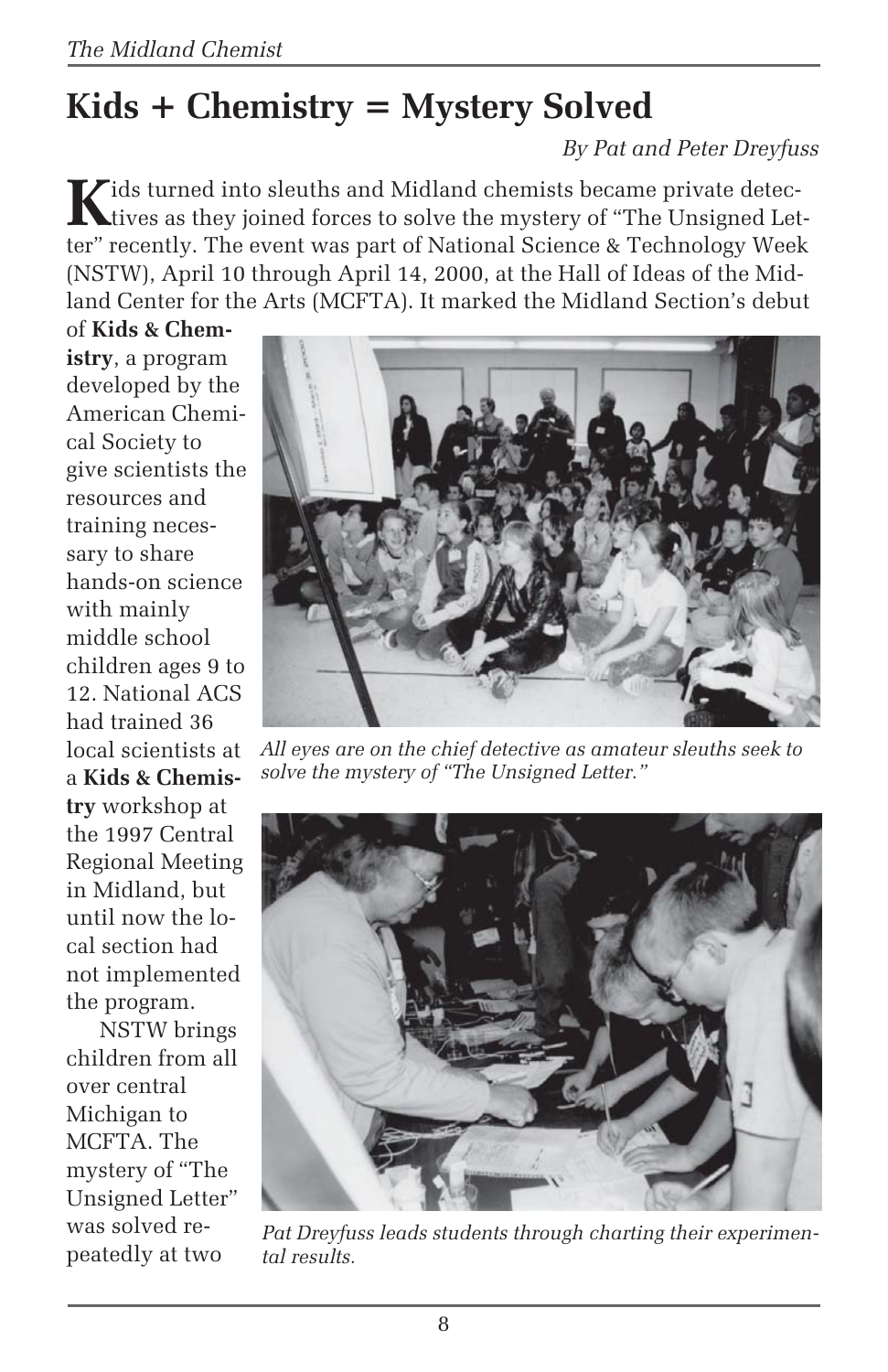2-hour periods each day, with three 30-minute sessions in each 2-hour period and as many as 60 kids in each 30-minute session.

A total of 862 young sleuths carried out chromatography experiments or analyses on inks, white powder, soil, and paper using knowns and unknowns. They analyzed their results to show that Uncle Ben Zene was the forgetful relative who didn't sign the letter. Rewards consisted of jelly beans and pretzel gems and take-home experiments involving eggs. Fielding enough chemists to supervise hands-on experiments with this number of kids in the limited time available was a real challenge. Many, many thanks and kudos to all who helped. In the end we supplemented with center guides, parents, teachers, and chaperones.

We had fun, the kids had fun, the teachers were happy, and we're invited back to do something similar again next year. We're looking for volunteers for April 23–27, 2001! To volunteer, call Pat Dreyfuss at (517) 832-7651, e-mail p2drey@aol.com, or write 3980 Old Pine Trail, Midland 48642. The experiments are set up for you and are simple to do. Training will be provided. A 2-hour (or more) commitment is preferred, but even 30 minutes can be a great help.

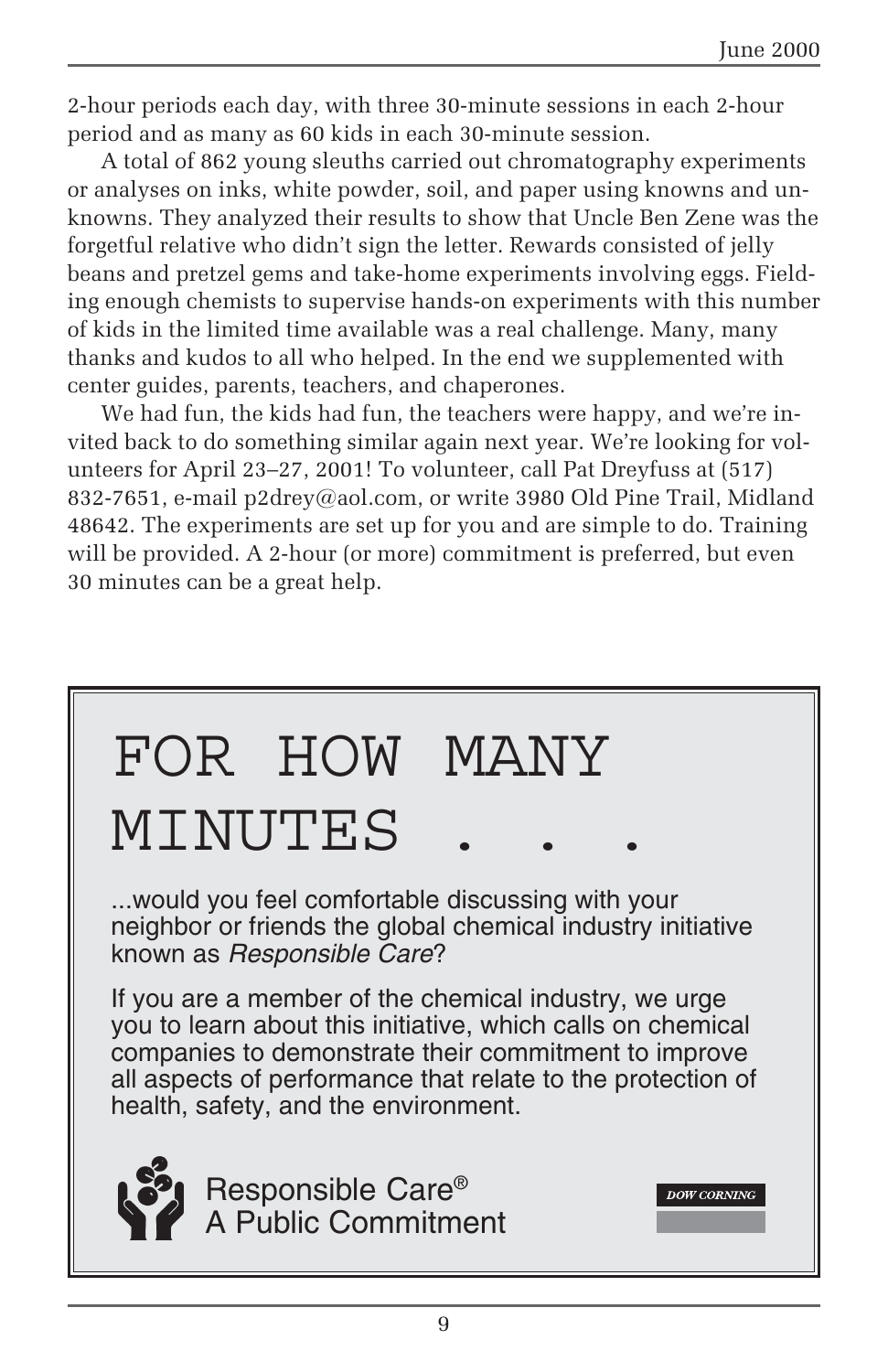# **Chemistry Olympiad Attracts Future Scientists**

#### *By Dave Baker*

The Chemistry Olympiad was developed by the American Chemical<br>Society in 1984 to stimulate all young people to achieve excellence in chemistry. Through chemistry examinations and laboratory practicals it seeks to recognize outstanding chemistry students and encourage additional learning at a formative time in their educational development. It is seen as a contact between local ACS sections and their area schools. It is hoped that these contacts will foster an interest by professional chemists in the teaching of chemistry and the education of young people.

Each section that participates is responsible for giving the examinations in its area and for selecting its high school students who will take the U.S. National Chemistry Olympiad (UNSCO) examination. Last year David Kurtz from Dow High School in Midland scored so high in the UNSCO examination that he was selected as one of the top twenty chemistry students in the nation to participate in the National Chemistry camp at the Air Force Academy in Colorado. An acknowledgment of his achievements was presented at last year's Fall Scientific Meeting, and his chemistry teacher, Mary Fredell, was presented with an award for her efforts in stimulating and encouraging excellence in chemical education.

This year's Chemistry Olympiad chair is Edward Bensen, a faculty member at Central Michigan University (CMU), along with Estelle

LeBeau, a new faculty member in inorganic chemistry. As in many ACS local section activities, all of Ed and Estelle's work is voluntary. It is quite a mammoth responsibility to organize the entire Olympiad, from ordering and mailing the exams, to grading all the returned



*From left to right, the participants in the Chemistry Olympiad national competition were: Melissa Crevia, Bethany Clark, Steven Sandoval, Yaseen Elkasabi, Christopher Cunningham, Arrak Bhatthcharyya, Sean Hilty, and Joe Fairchild. Photo: Estelle Lebeau*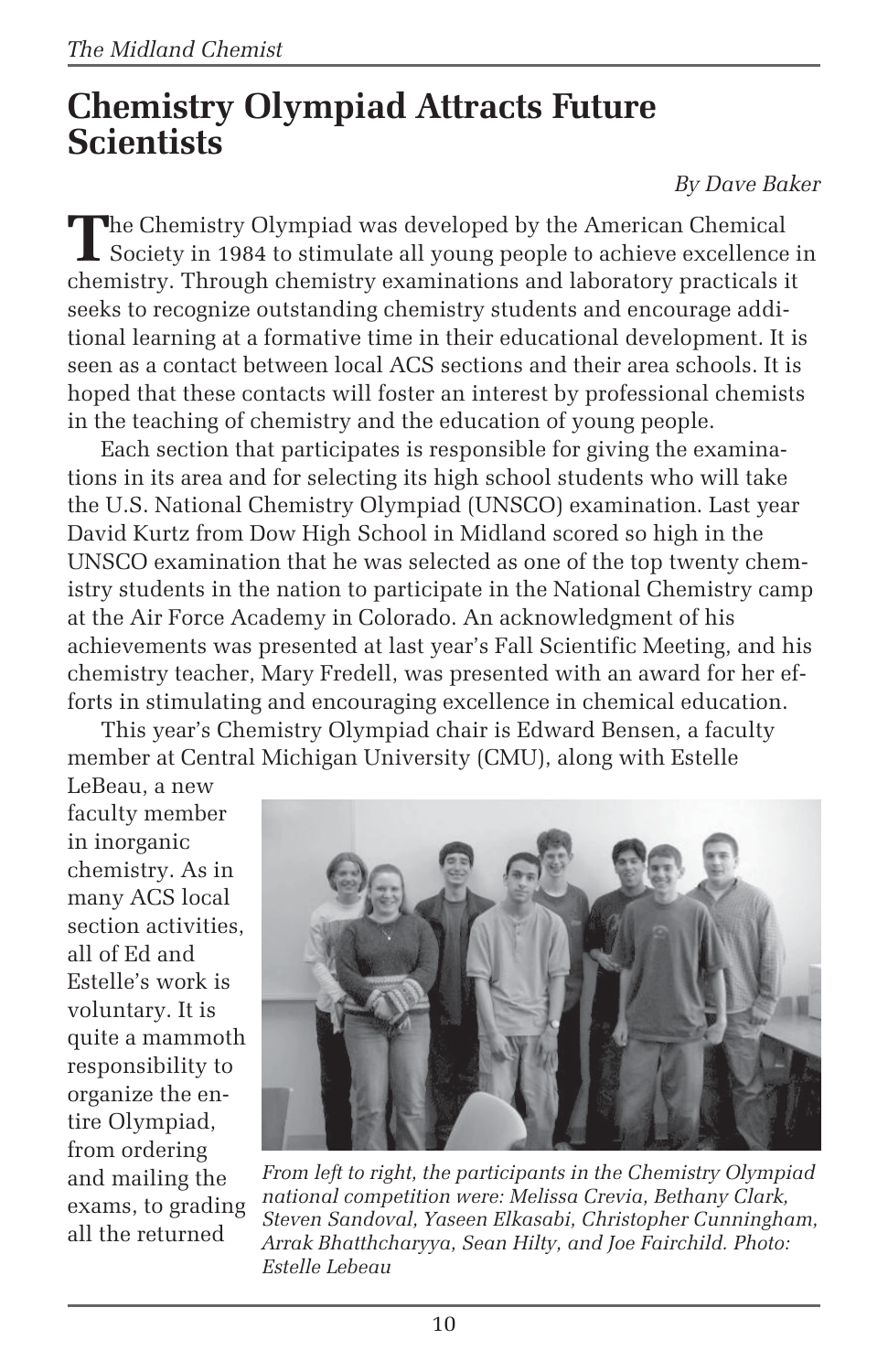exams, to selecting and notifying the top eight students. The annual budget for the Chemistry Olympiad in the Midland Section is around \$2,500.

The number of students allotted to each section depends upon its membership count. The Midland Section is allotted eight students with a maximum of two students from any one school. In January forms were mailed to all the local area high schools to inquire if they would like to participate in this year's Chemistry Olympiad. From this mailing a total of 14 schools representing some 450 students ex-



*Yaseen Elkasabi takes a moment from his laboratory "practical," an important part of the Chemistry Olympiad competition. Photo: Estelle Lebeau*

pressed an interest in participating. Unfortunately, by the due date of Wednesday, April 5, 2000, only 10 schools returned their results for 253 students' exams. After much deliberation and organization the committee was able to identify the top eight students: Christopher Cunningham, Saginaw Academy of Arts and Sciences, Saginaw; Arrak Bhatthcharyya and Sean Hilly, Dow High School, Midland; Bethany Clark and Melissa Crevia, Merrill High School, Merrill; Joe Fairchild and Yaseen Elkasabi, Heritage High School, Saginaw; and Steven Sandoval, Midland High School, Midland.

These students were honored and received certificates and monies at the Midland ACS Awards Banquet. They were all invited to participate in the UNSCO exam on Saturday, April 15, which is held in the chemistry department of CMU. The exam consists of two written theoretical sections and a one-hour laboratory practical for a total of four and one-half hours. Besides the top eight students, another 12 students were recognized for their accomplishments in this year's exam and also received certificates and monies.

11 at wendell.l.dilling@cmich.edu or (517) 744-3955. Clearly with the participation of only 10 area high schools, the local section and its members must make some serious decisions about the future of the Chemistry Olympiad in the Midland Section. Should members be recruited to help school teachers administer these exams? Are the goals of the Chemistry Olympiad being achieved in mid-Michigan? Are high school students so overcommitted with the Math Olympiad and Science Olympiad that the Chemistry Olympiad has fallen through the cracks? If you have any constructive suggestions on how to increase student and school participation or want to volunteer for next year's Chemistry Olympiad, please contact the Midland Section chair, Wendell Dilling,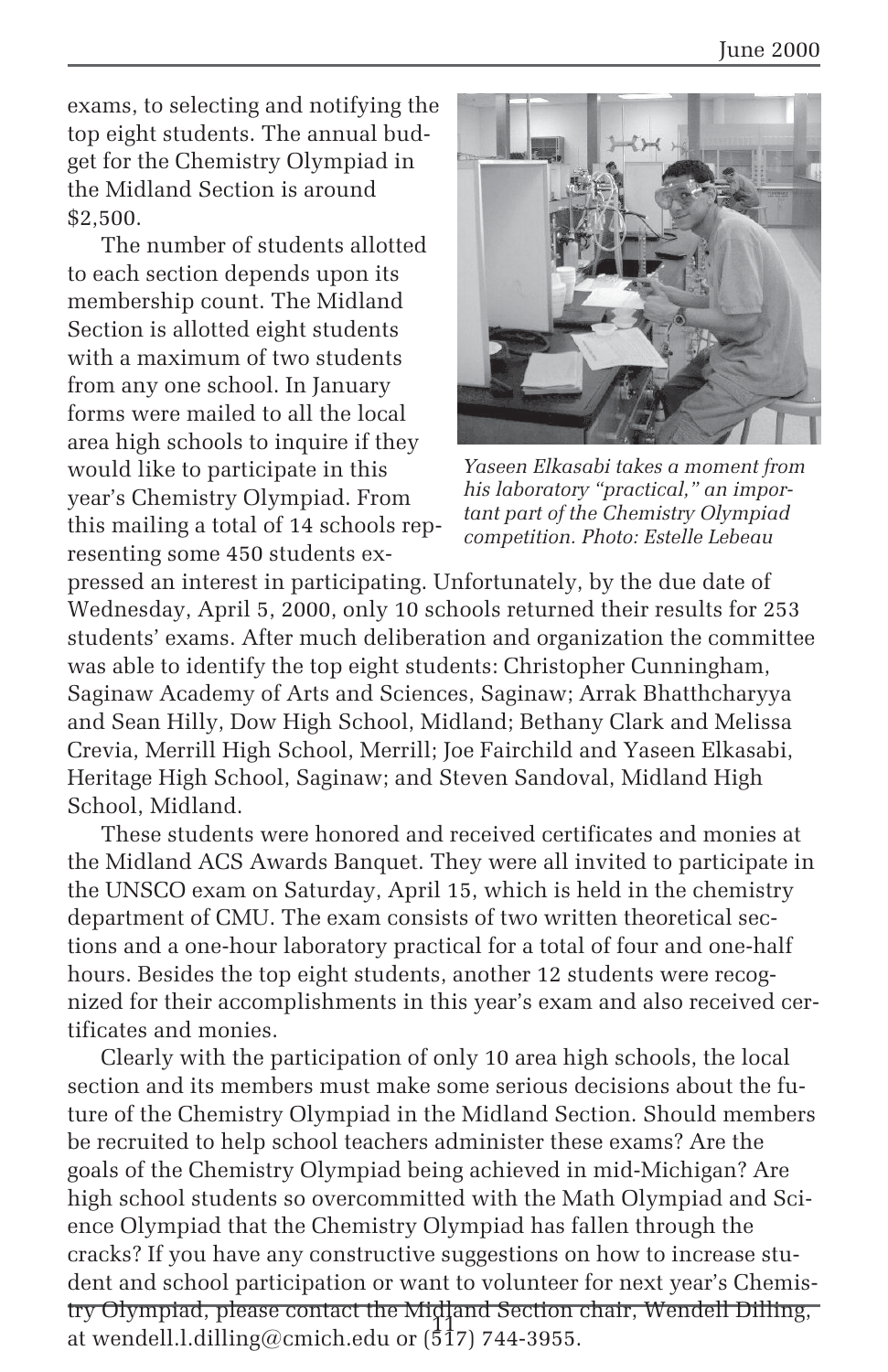# **Section Leadership Changes Announced**

*By Wendell Dilling*

**S**everal changes in the leader-ship roster (*The Midland Chemist* 2000, *37*, No.1, 8–9, February) for the Midland Section have occurred recently.

- M. Peter Dreyfuss [832-7651 (h), p2drey@aol.com] was elected as an interim director by the Board of Directors to fill a vacancy brought about by the resignation of Vicky Cobb.
- Patricia Dreyfuss [832-7651 (h), p2drey@aol.com] has accepted the position of chair of the Committee on Kids and Chemistry, which has been reactivated after several years of inactivity.
- Jack P. Arrington [636-2939 (w), jparr@dow.com] has accepted the position of chair of the *ad hoc* Committee on Midland Section Finances.

### **Please Welcome These New Midland Section Members!**

*By Connie Murphy*

**Telcome to the following** people who have either recently joined the American Chemical Society or transferred into the Midland Section:

- Karen Balwinski
- Richard Helling
- Nicole R. Lenz
- Ron McCreedy
- Barbara A. Miller • Michael G. Foster
- Timothy P. Mitchell
- Devang T. Shah
- Chitra P. Subramaniam
- Michael L. Trippeer
- David G Barton
- Jasson Todd Patton
- Edward A. Valenzuela



- **Competitive Analysis**
- **Unknown Identification**
- **Additive Analysis**
- **Taste & Odor Analysis**
- **Color Body Identification**

Contact: Andrew Wood • 517-832-5555 ext 563 E-mail: wood@impactanalytical.org www.impactanalytical.org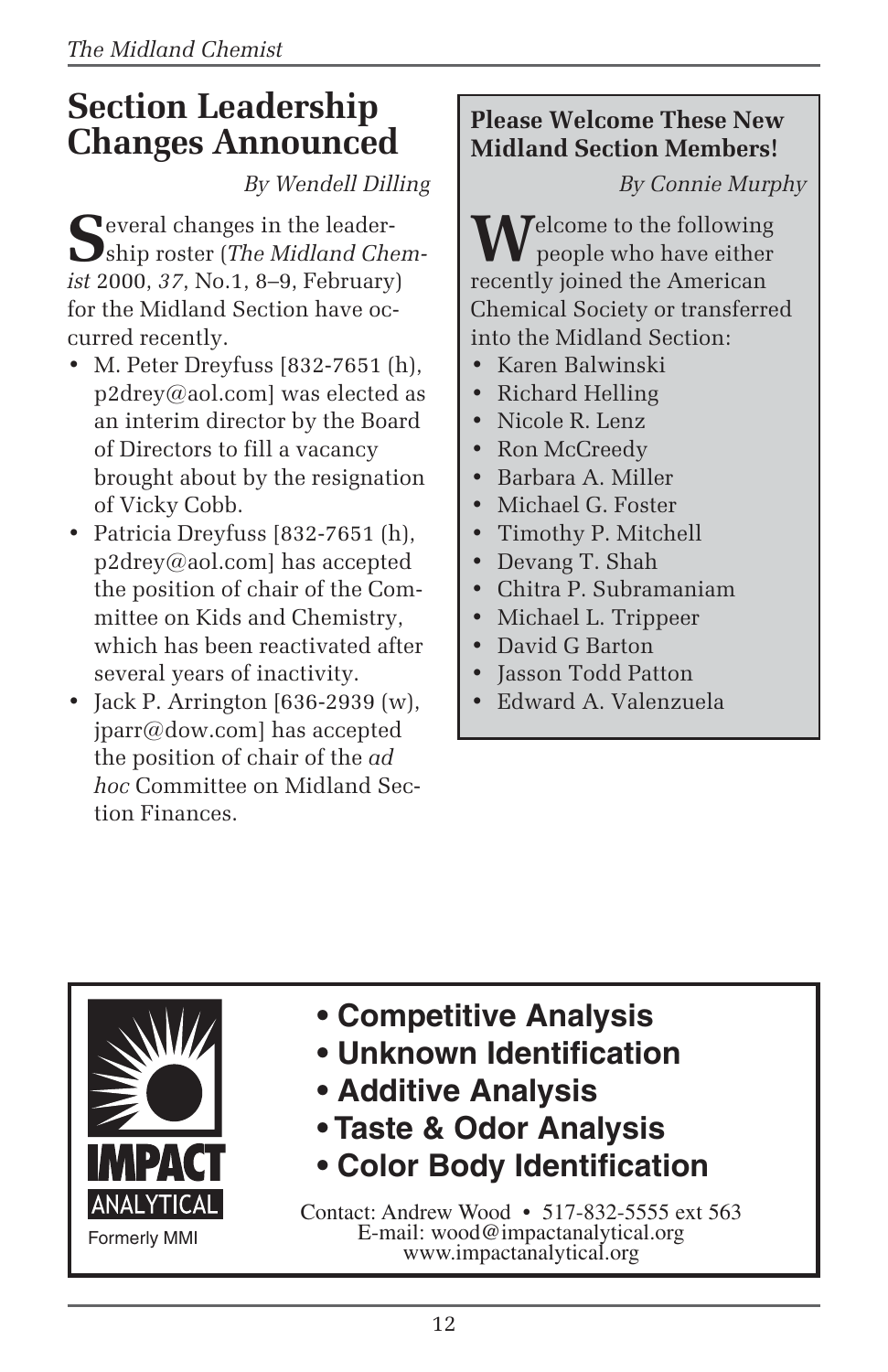# **To Readers of** *The Midland Chemist*

#### *By Ann Birch*

**M**y apologies for the lateness of this issue. There are times when the forces just seem to be against you. As usual, *The Midland Chemist* will be taking a break during July then be back on track in August, ready to gear up for fall activities. Don't forget the Professional Scientific Society Day at the Midland County Fair on August 18 and also the MMTG Fair Booth on August 15 and 17. The ACS Midland Section and other local sections of science societies will be offering many family activities, which we will detail in the August issue. Have a great summer!



### **Answer to Last Month's ChemPuzzler**

*Note: An astute reader pointed out that the clues for Gay-Lussac and Charles were reversed. This is probably an indication that your editor should not quit her day job!*

*—Ann*